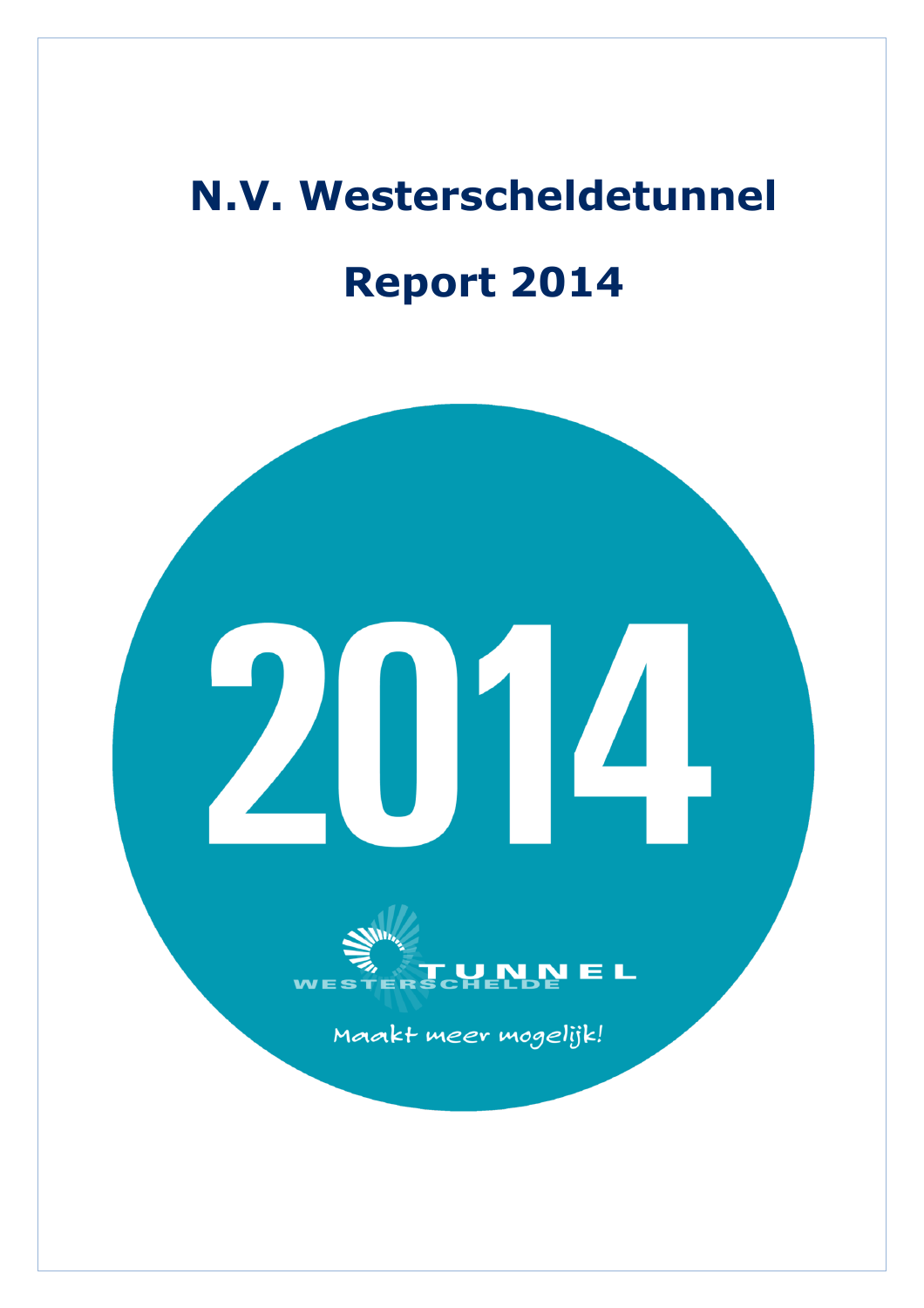# **Network length**

The length of the Westerscheldetunnel and connecting roads is 20 kilometres.

#### **Investments**

In 2014 the renovation of the control room was finished. In the control room the the Westerscheldetunnel and the toll plaza are operated. From May 23 $^{\text{rd}}$  also the new Sluiskiltunnel will be operated from this control room. The Sluiskiltunnel is a tunnel under the canal from Terneuzen to Gent (Belgium) which is owned by the Provence of Zeeland.

#### **Financing**

The Province of Zeeland holds 100% of the shares of N.V. Westerscheldetunnel; 47% of the annual income is generated by a subsidy from the Province of Zeeland. The other 53% is income from toll charges.

Toll charges for the Westerscheldetunnel are only temporary: In 2033 the Westerscheldetunnel will be toll-free.

There are no investments in infrastructure foreseen in 2015.

### **Traffic**

In 2014 traffic increased by 4% compared to 2013. For 2015 a slight growth is foreseen. In 2014 heavy vehicles increased with 6,7%. We didn't realize that an increase since 2009.

On December 22<sup>nd</sup> for the first time we passed the  $6,000,000$  passages. The average number of passages in 2014 was 16.717.

Teletoll subscribers are responsible for 67,8% of the traffic.

#### **Tolling system**

At the Westerscheldetunnel a custom made tolling system is in operation. For the Teletoll subscribers we use an OBU with infrared technique so that subscribers can easily pass without stopping at our toll plaza. In 2015 an study will be presented if it's possible to change to a different technique (based on radio waves) were the OBU can be changed into a sticker without a battery.

#### **Tolls**

As a result of the positive renewal of the main maintenance contract we are able to reduce a decent amount of costs. Our policy is that clients also should benefit from this cost savings. In 2014 the toll tariffs are the same as 2013, 2012 and 2011. The tariffs will remain the same in 2015.

In 2014 the average charge for light vehicles was  $\epsilon$  0.25 per kilometre. The charge for teletoll subscribers was € 0.19 per kilometre.

In 2014 the average charge for heavy vehicles was  $\epsilon$  1.25 per kilometre. The charge for teletoll subscribers was € 0.95.

Toll is collected as a fee. The toll is subject to VAT (21%). There are 5 classifications in witch length and height are the two determing factors.

Report 2014 NV Westerscheldetunnel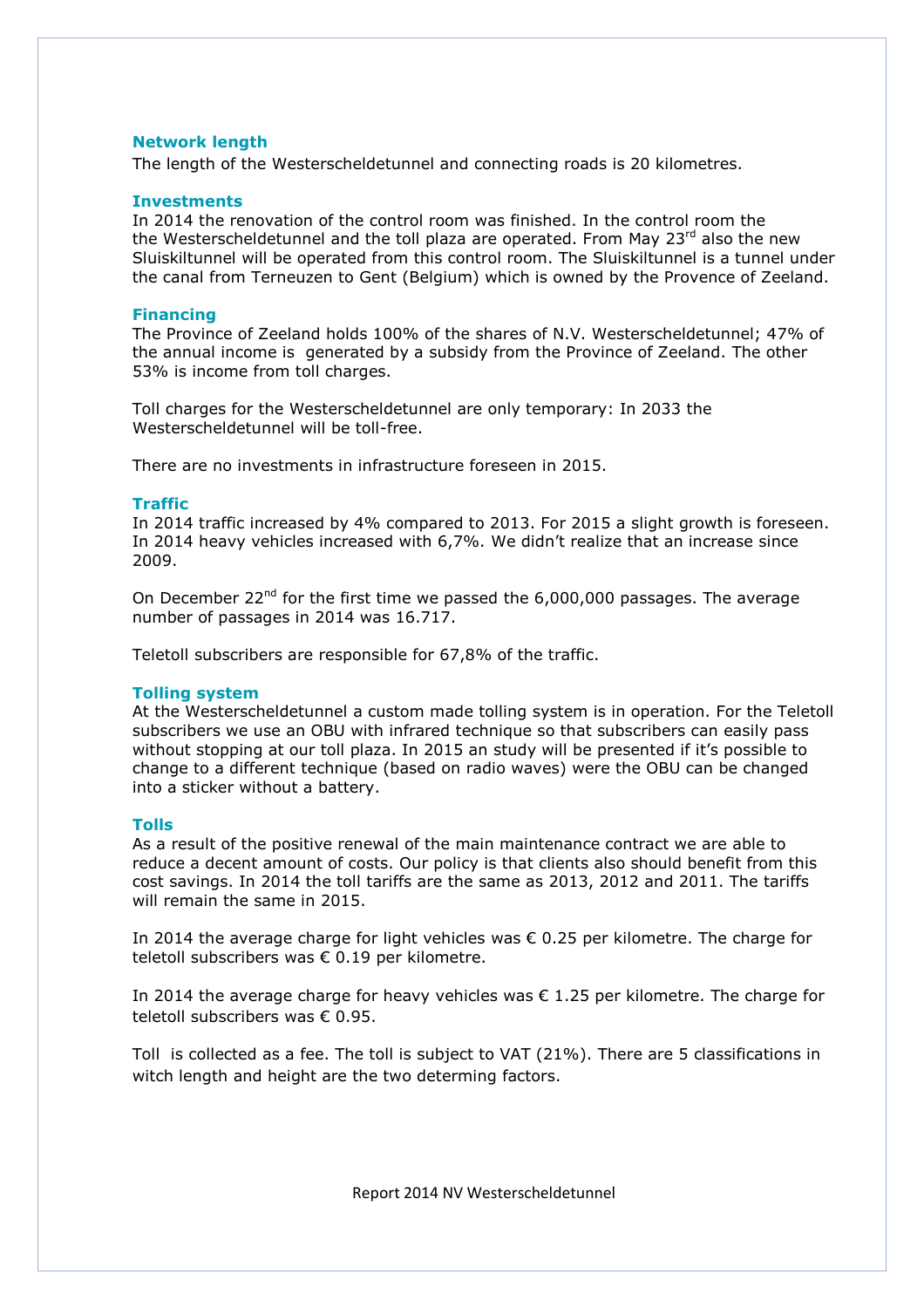





# **Safety**

In 2014 there were fortunately no fatal accidents.

# **Forecasts and tendencies**

On May 23<sup>rd</sup> 2015 the Sluiskiltunnel will open. This is an opportunity for the Westerscheldetunnel because clients are able to travel between Goes (Netherlands) and Gent (Belgium) without interruption. The Sluiskiltunnel will not be subject to toll charges.

Report 2014 NV Westerscheldetunnel